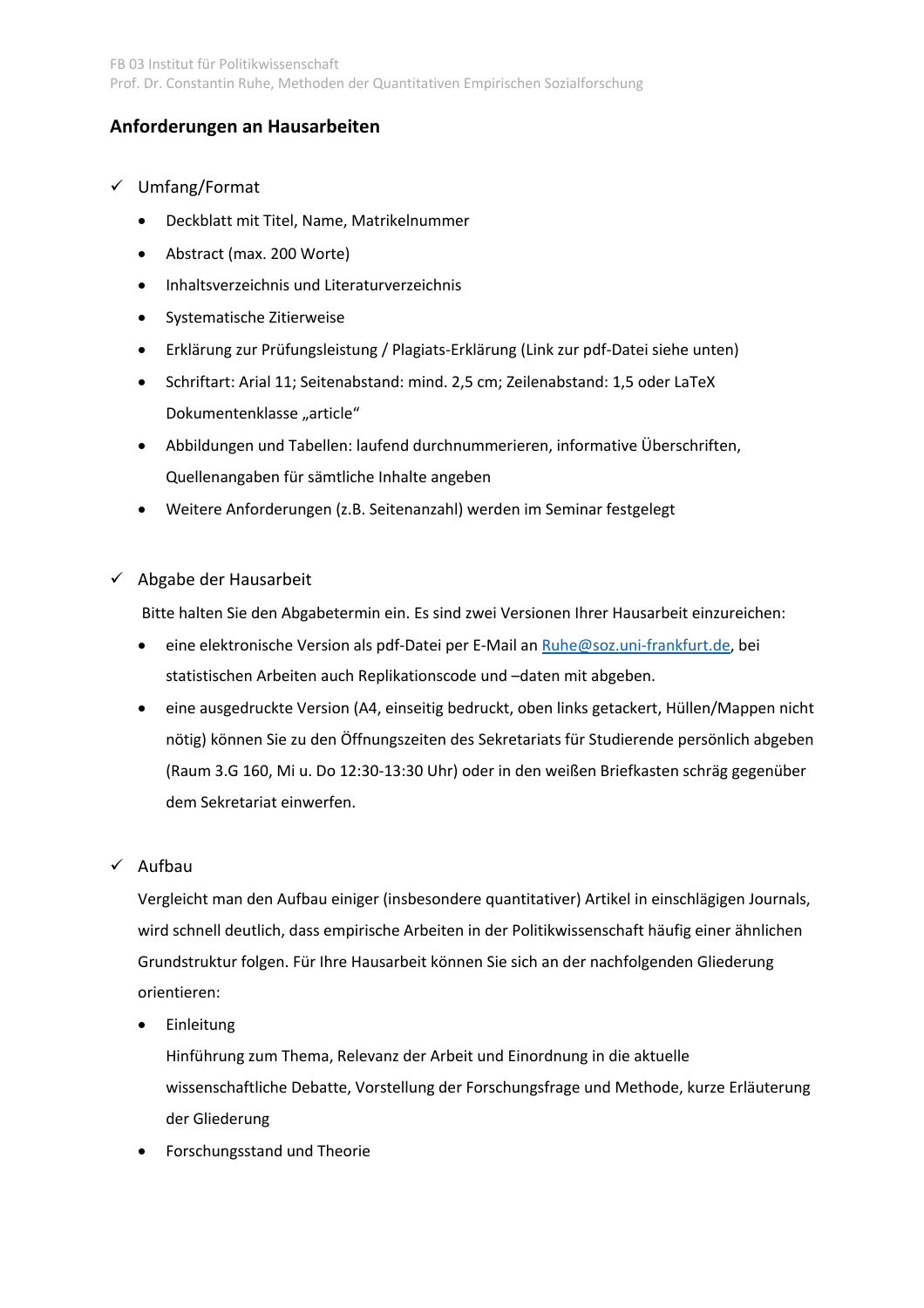Aktuelle Forschungserbnisse und -debatten darlegen, Theoretische Ansätze erläutern, die Erklärung für den zu untersuchenden Zusammenhang bieten, aus dieser theoretischen Argumentation eigene Hypothesen herleiten und aufstellen

• Daten und Methode

Vorstellung der verwendeten Daten und Variablen (ggf. Darlegung der Erhebungsmethode), Erläuterung der zur Datenanalyse verwendeten Methode

• Analyse

Darstellung der Ergebnisse der Datenanalyse

• Diskussion

Bedeutung der Ergebnisse in Bezug auf Theorie, Forschungsstand und Hypothesen diskutieren

• Fazit

Beantwortung der Forschungsfrage, Grenzen der Arbeit, Ausblick (zukünftige Forschung)

 $\checkmark$  Wissenschaftliches Schreiben

Ziel einer Hausarbeit ist es der Leserin/dem Leser eine eigene These zu präsentieren und diese anhand der Literatur und empirischen Analyse zu begründen und zu belegen. Die Hausarbeit ist damit keine bloße Aneinanderreihung von Fakten zu einem bestimmten Themenfeld, sondern benötigt ein "Argument", das sich als roter Faden durch die gesamte Arbeit zieht. Einen guten Überblick gibt dazu dieses Handout des *Writing Center der University of North Carolina at Chapel Hill*:

#### **Argument**

#### **What this handout is about**

This handout will define what an argument is and explain why you need one in most of your academic essays.

#### **Arguments are everywhere**

You may be surprised to hear that the word "argument" does not have to be written anywhere in your assignment for it to be an important part of your task. In fact, making an argument—expressing a point of view on a subject and supporting it with evidence—is often the aim of academic writing. Your instructors may assume that you know this and thus may not explain the importance of arguments in class.

Most material you learn in college is or has been debated by someone, somewhere, at some time. Even when the material you read or hear is presented as a simple fact, it may actually be one person's interpretation of a set of information. Instructors may call on you to examine that interpretation and defend it, refute it, or offer some new view of your own. In writing assignments,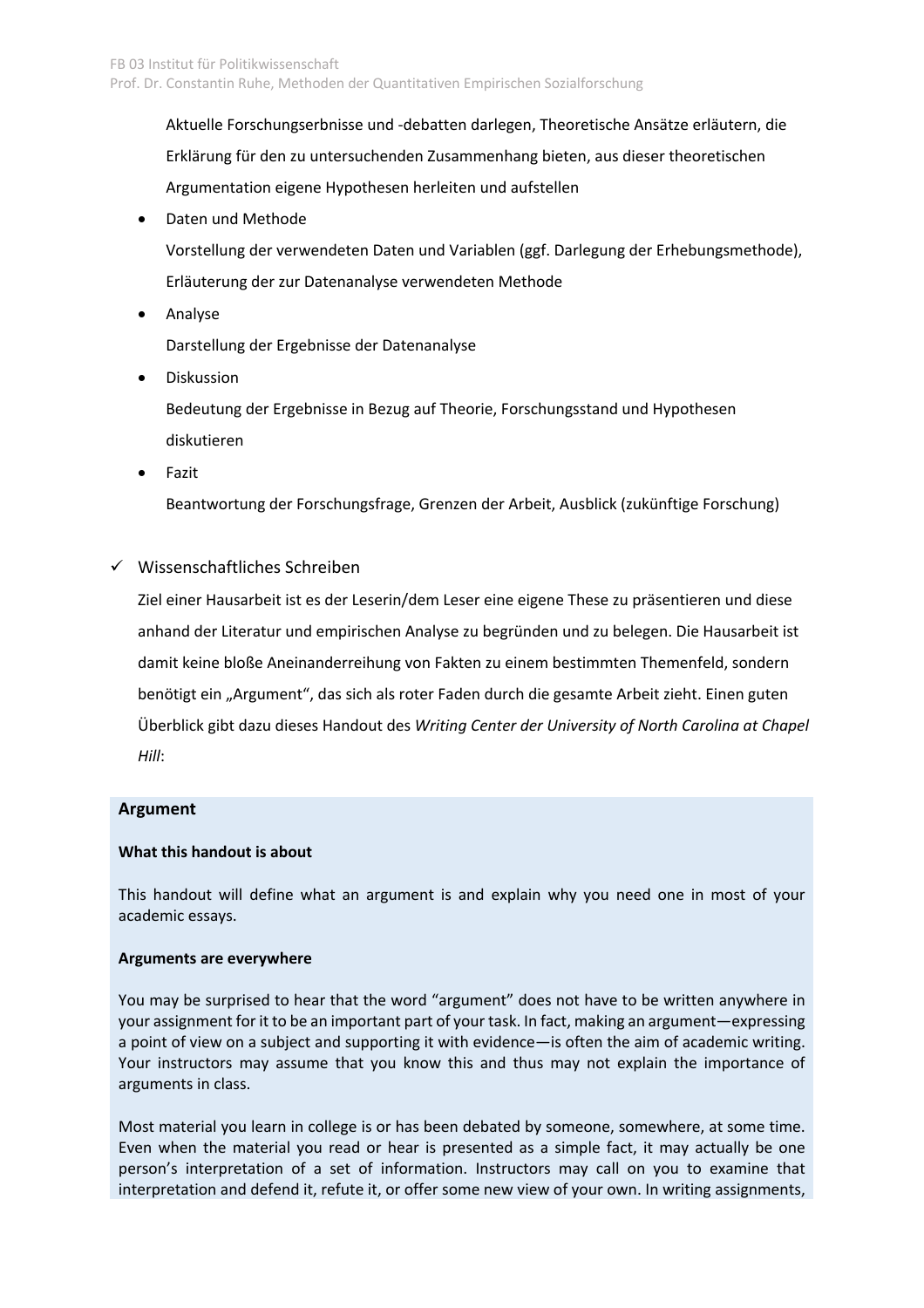you will almost always need to do more than just summarize information that you have gathered or regurgitate facts that have been discussed in class. You will need to develop a point of view on or interpretation of that material and provide evidence for your position.

Consider an example. For nearly 2000 years, educated people in many Western cultures believed that bloodletting—deliberately causing a sick person to lose blood—was the most effective treatment for a variety of illnesses. The claim that bloodletting is beneficial to human health was not widely questioned until the 1800s, and some physicians continued to recommend bloodletting as late as the 1920s. Medical practices have now changed because some people began to doubt the effectiveness of bloodletting; these people argued against it and provided convincing evidence. Human knowledge grows out of such differences of opinion, and scholars like your instructors spend their lives engaged in debate over what claims may be counted as accurate in their fields. In their courses, they want you to engage in similar kinds of critical thinking and debate.

Argumentation is not just what your instructors do. We all use argumentation on a daily basis, and you probably already have some skill at crafting an argument. The more you improve your skills in this area, the better you will be at thinking critically, reasoning, making choices, and weighing evidence.

#### **Making a claim**

What is an argument? In academic writing, an argument is usually a main idea, often called a "claim" or "thesis statement," backed up with evidence that supports the idea. In the majority of college papers, you will need to make some sort of claim and use evidence to support it, and your ability to do this well will separate your papers from those of students who see assignments as mere accumulations of fact and detail. In other words, gone are the happy days of being given a "topic" about which you can write anything. It is time to stake out a position and prove why it is a good position for a thinking person to hold. See our handout on thesis statements.

Claims can be as simple as "Protons are positively charged and electrons are negatively charged," with evidence such as, "In this experiment, protons and electrons acted in such and such a way." Claims can also be as complex as "The end of the South African system of apartheid was inevitable," using reasoning and evidence such as, "Every successful revolution in the modern era has come about after the government in power has given and then removed small concessions to the uprising group." In either case, the rest of your paper will detail the reasoning and evidence that have led you to believe that your position is best.

When beginning to write a paper, ask yourself, "What is my point?" For example, the point of this handout is to help you become a better writer, and we are arguing that an important step in the process of writing effective arguments is understanding the concept of argumentation. If your papers do not have a main point, they cannot be arguing for anything. Asking yourself what your point is can help you avoid a mere "information dump." Consider this: your instructors probably know a lot more than you do about your subject matter. Why, then, would you want to provide them with material they already know? **Instructors are usually looking for two things:**

- 1. Proof that you understand the material
- 2. A demonstration of your ability to use or apply the material in ways that go beyond what you have read or heard.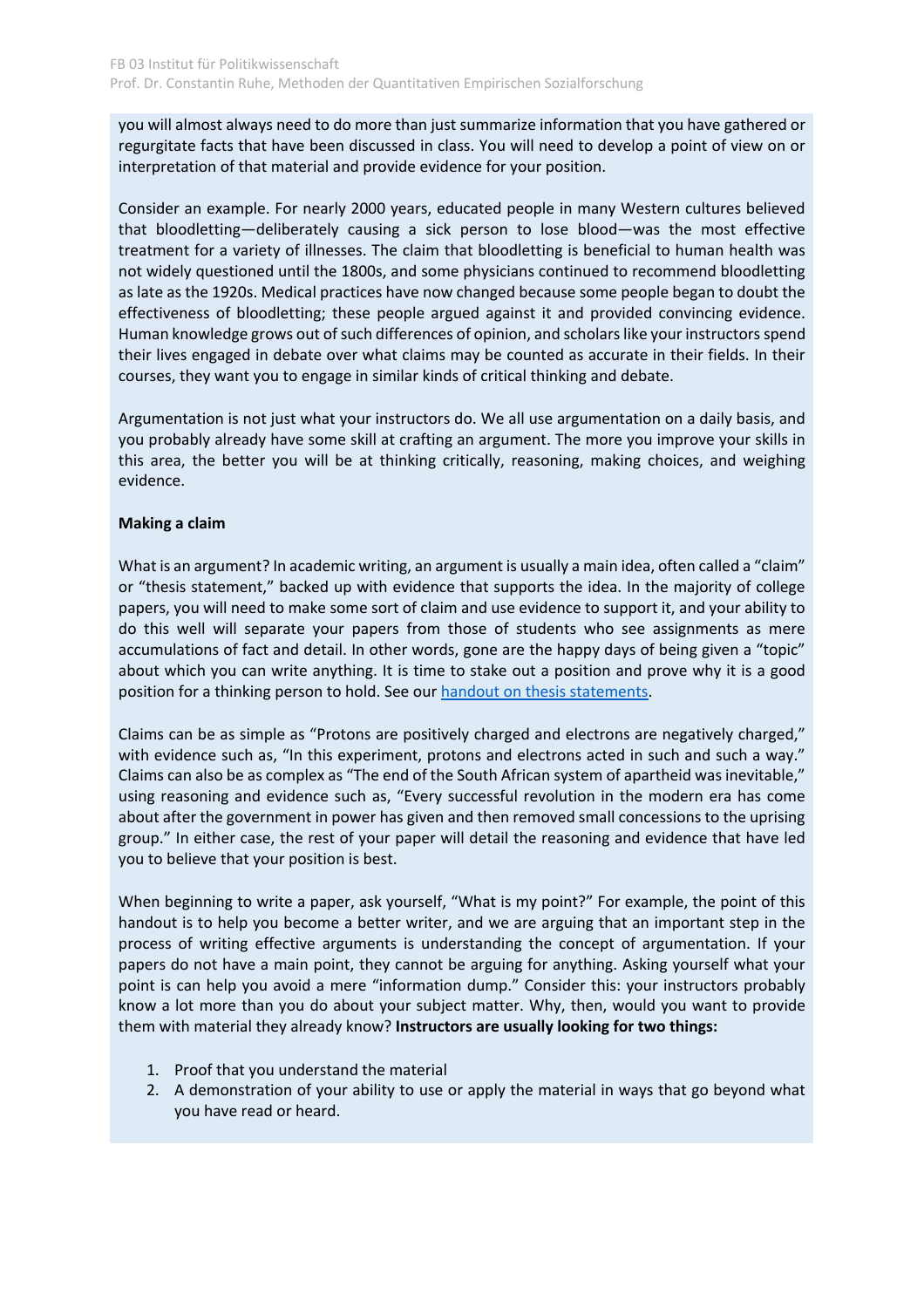This second part can be done in many ways: you can critique the material, apply it to something else, or even just explain it in a different way. In order to succeed at this second step, though, you must have a particular point to argue.

Arguments in academic writing are usually complex and take time to develop. Your argument will need to be more than a simple or obvious statement such as "Frank Lloyd Wright was a great architect." Such a statement might capture your initial impressions of Wright as you have studied him in class; however, you need to look deeper and express specifically what caused that "greatness." Your instructor will probably expect something more complicated, such as "Frank Lloyd Wright's architecture combines elements of European modernism, Asian aesthetic form, and locally found materials to create a unique new style," or "There are many strong similarities between Wright's building designs and those of his mother, which suggests that he may have borrowed some of her ideas." To develop your argument, you would then define your terms and prove your claim with evidence from Wright's drawings and buildings and those of the other architects you mentioned.

### **Evidence**

Do not stop with having a point. You have to back up your point with evidence. The strength of your evidence, and your use of it, can make or break your argument. See our handout on evidence. You already have the natural inclination for this type of thinking, if not in an academic setting. Think about how you talked your parents into letting you borrow the family car. Did you present them with lots of instances of your past trustworthiness? Did you make them feel guilty because your friends' parents all let them drive? Did you whine until they just wanted you to shut up? Did you look up statistics on teen driving and use them to show how you didn't fit the dangerous-driver profile? These are all types of argumentation, and they exist in academia in similar forms.

Every field has slightly different requirements for acceptable evidence, so familiarize yourself with some arguments from within that field instead of just applying whatever evidence you like best. Pay attention to your textbooks and your instructor's lectures. What types of argument and evidence are they using? The type of evidence that sways an English instructor may not work to convince a sociology instructor. Find out what counts as proof that something is true in that field. Is it statistics, a logical development of points, something from the object being discussed (art work, text, culture, or atom), the way something works, or some combination of more than one of these things?

Be consistent with your evidence. Unlike negotiating for the use of your parents' car, a college paper is not the place for an all-out blitz of every type of argument. You can often use more than one type of evidence within a paper, but make sure that within each section you are providing the reader with evidence appropriate to each claim. So, if you start a paragraph or section with a statement like "Putting the student seating area closer to the basketball court will raise player performance," do not follow with your evidence on how much more money the university could raise by letting more students go to games for free. Information about how fan support raises player morale, which then results in better play, would be a better follow-up. Your next section could offer clear reasons why undergraduates have as much or more right to attend an undergraduate event as wealthy alumni—but this information would not go in the same section as the fan support stuff. You cannot convince a confused person, so keep things tidy and ordered.

#### **Counterargument**

One way to strengthen your argument and show that you have a deep understanding of the issue you are discussing is to anticipate and address counterarguments or objections. By considering what someone who disagrees with your position might have to say about your argument, you show that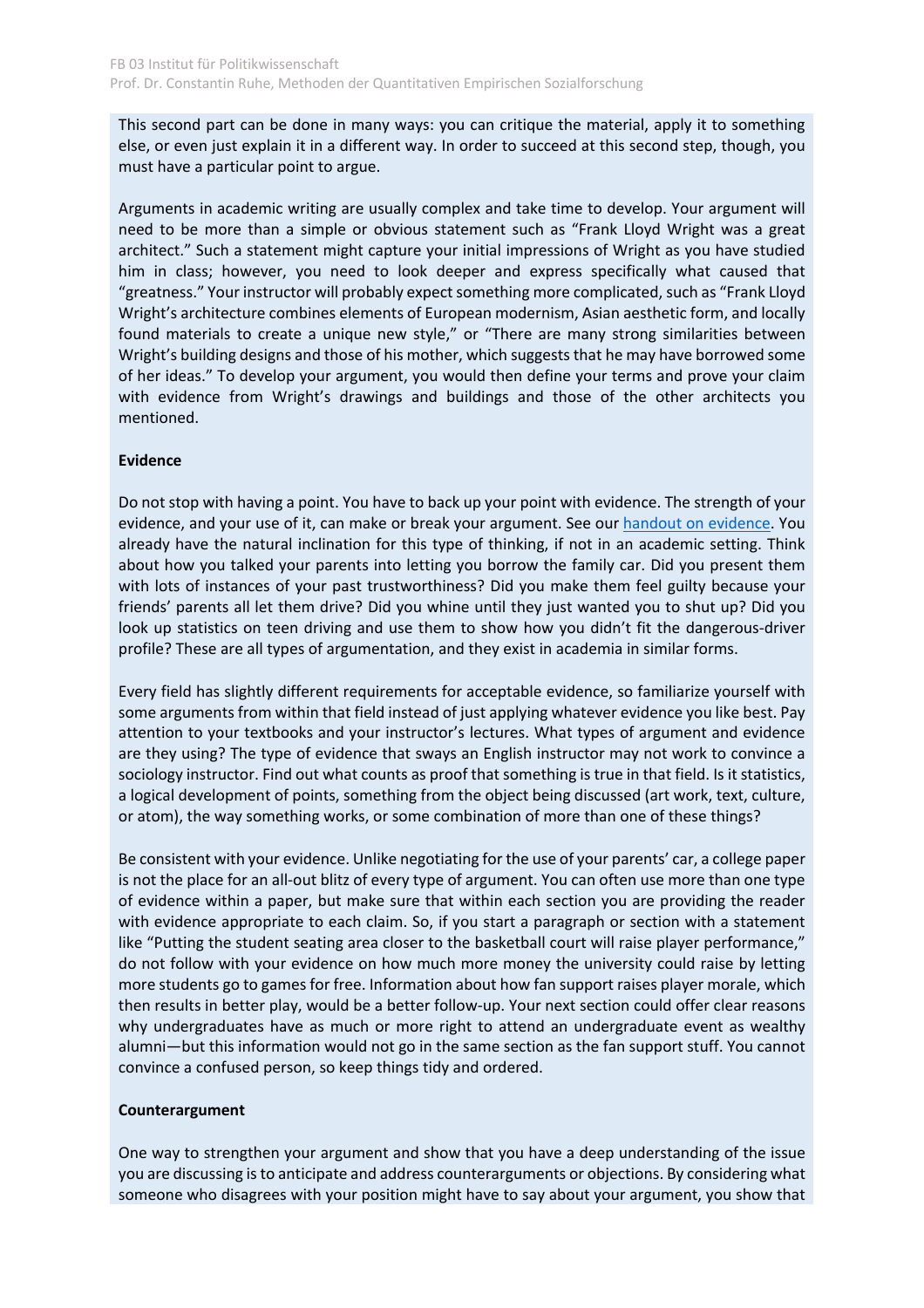you have thought things through, and you dispose of some of the reasons your audience might have for not accepting your argument. Recall our discussion of student seating in the Dean Dome. To make the most effective argument possible, you should consider not only what students would say about seating but also what alumni who have paid a lot to get good seats might say.

You can generate counterarguments by asking yourself how someone who disagrees with you might respond to each of the points you've made or your position as a whole. **If you can't immediately imagine another position, here are some strategies to try:**

- Do some research. It may seem to you that no one could possibly disagree with the position you are arguing, but someone probably has. For example, some people argue that the American Civil War never ended. If you are making an argument concerning, for example, the outcomes of the Civil War, you might wish to see what some of these people have to say.
- Talk with a friend or with your teacher. Another person may be able to imagine counterarguments that haven't occurred to you.
- Consider your conclusion or claim and the premises of your argument and imagine someone who denies each of them. For example, if you argued, "Cats make the best pets. This is because they are clean and independent," you might imagine someone saying, "Cats do not make the best pets. They are dirty and needy."

Once you have thought up some counterarguments, consider how you will respond to them—will you concede that your opponent has a point but explain why your audience should nonetheless accept your argument? Will you reject the counterargument and explain why it is mistaken? Either way, you will want to leave your reader with a sense that your argument is stronger than opposing arguments.

When you are summarizing opposing arguments, be charitable. Present each argument fairly and objectively, rather than trying to make it look foolish. You want to show that you have considered the many sides of the issue. If you simply attack or caricature your opponent (also referred to as presenting a "straw man"), you suggest that your argument is only capable of defeating an extremely weak adversary, which may undermine your argument rather than enhance it.

It is usually better to consider one or two serious counterarguments in some depth, rather than to give a long but superficial list of many different counterarguments and replies.

Be sure that your reply is consistent with your original argument. If considering a counterargument changes your position, you will need to go back and revise your original argument accordingly.

## **Audience**

Audience is a very important consideration in argument. Take a look at our handout on audience. A lifetime of dealing with your family members has helped you figure out which arguments work best to persuade each of them. Maybe whining works with one parent, but the other will only accept cold, hard statistics. Your kid brother may listen only to the sound of money in his palm. It's usually wise to think of your audience in an academic setting as someone who is perfectly smart but who doesn't necessarily agree with you. You are not just expressing your opinion in an argument ("It's true because I said so"), and in most cases your audience will know something about the subject at hand—so you will need sturdy proof. At the same time, do not think of your audience as capable of reading your mind. You have to come out and state both your claim and your evidence clearly. Do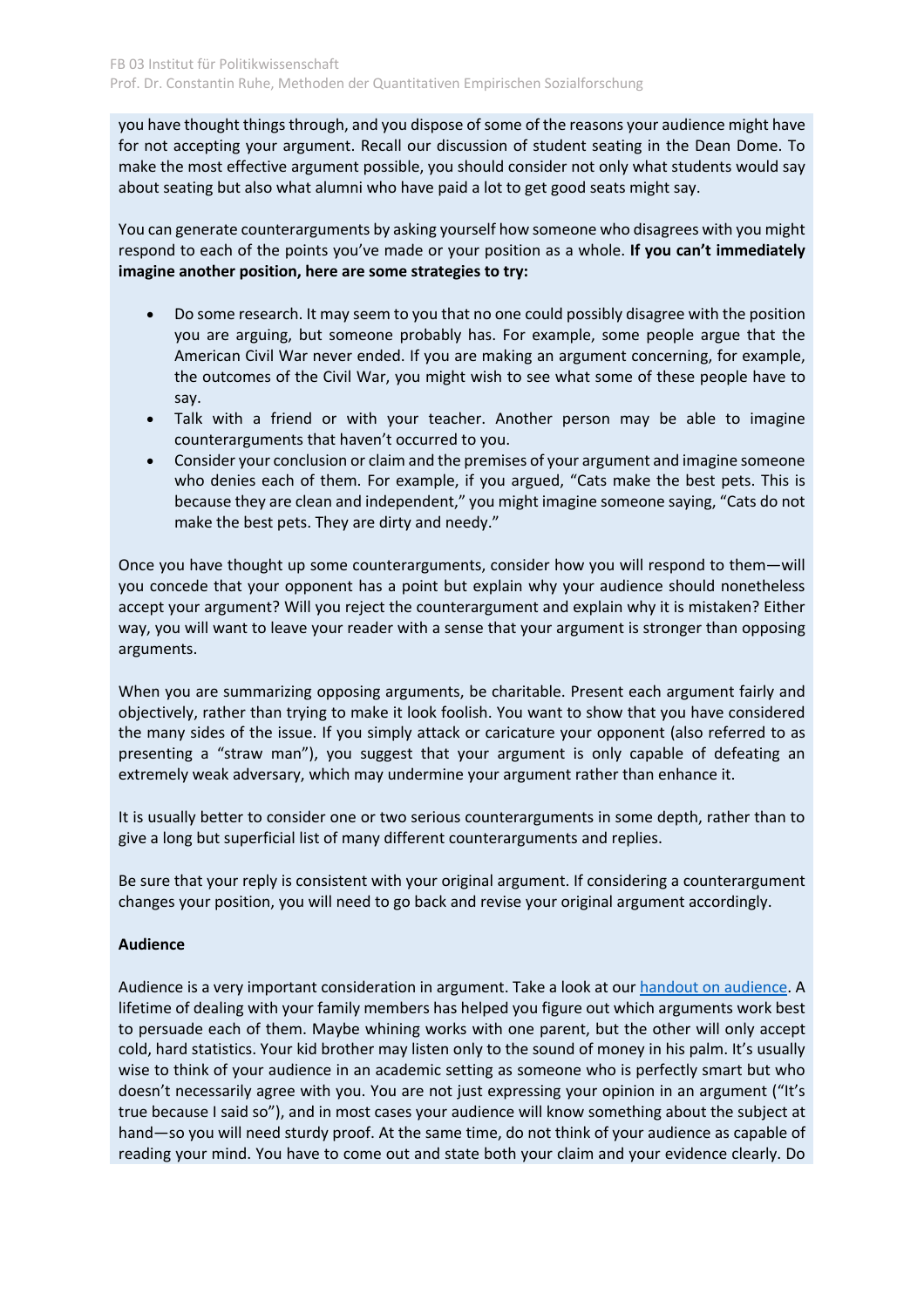not assume that because the instructor knows the material, he or she understands what part of it you are using, what you think about it, and why you have taken the position you've chosen.

### **Critical reading**

Critical reading is a big part of understanding argument. Although some of the material you read will be very persuasive, do not fall under the spell of the printed word as authority. Very few of your instructors think of the texts they assign as the last word on the subject. Remember that the author of every text has an agenda, something that he or she wants you to believe. This is OK—everything is written from someone's perspective—but it's a good thing to be aware of. For more information on objectivity and bias and on reading sources carefully, read our handouts on evaluating print sources and reading to write.

Take notes either in the margins of your source (if you are using a photocopy or your own book) or on a separate sheet as you read. Put away that highlighter! Simply highlighting a text is good for memorizing the main ideas in that text—it does not encourage critical reading. Part of your goal as a reader should be to put the author's ideas in your own words. Then you can stop thinking of these ideas as facts and start thinking of them as arguments.

When you read, ask yourself questions like "What is the author trying to prove?" and "What is the author assuming I will agree with?" Do you agree with the author? Does the author adequately defend her argument? What kind of proof does she use? Is there something she leaves out that you would put in? Does putting it in hurt her argument? As you get used to reading critically, you will start to see the sometimes hidden agendas of other writers, and you can use this skill to improve your own ability to craft effective arguments.

#### **Works consulted**

We consulted these works while writing this handout. This is not a comprehensive list of resources on the handout's topic, and we encourage you to do your own research to find the latest publications on this topic. Please do not use this list as a model for the format of your own reference list, as it may not match the citation style you are using. For guidance on formatting citations, please see the UNC Libraries citation tutorial. We revise these tips periodically and welcome feedback.

Anson, Chris M., and Robert A. Schwegler. *The Longman Handbook for Writers and Readers.* 6th ed. New York: Longman, 2010.

Booth, Wayne C., Gregory G. Colomb, Joseph M. Williams, Joseph Bizup, and William T. FitzGerald. *The Craft of Research.* 4th ed. Chicago: University of Chicago Press, 2016.

Ede, Lisa. *Work in Progress.* New York: St. Martin's Press, 1989.

Gage, John T. *The Shape of Reason: Argumentative Writing in College.* 4th ed. New York: Longman, 2005.

Lunsford, Andrea, and John Ruszkiewicz. *Everything's an Argument.* 7th ed. Boston: Bedford/St. Martin's, 2016.

Rosen, Leonard J., and Laurence Behrens. *The Allyn & Bacon Handbook.* 5th ed. New York: Longman, 2003.

*The Writing Center, University of North Carolina at Chapel Hill,*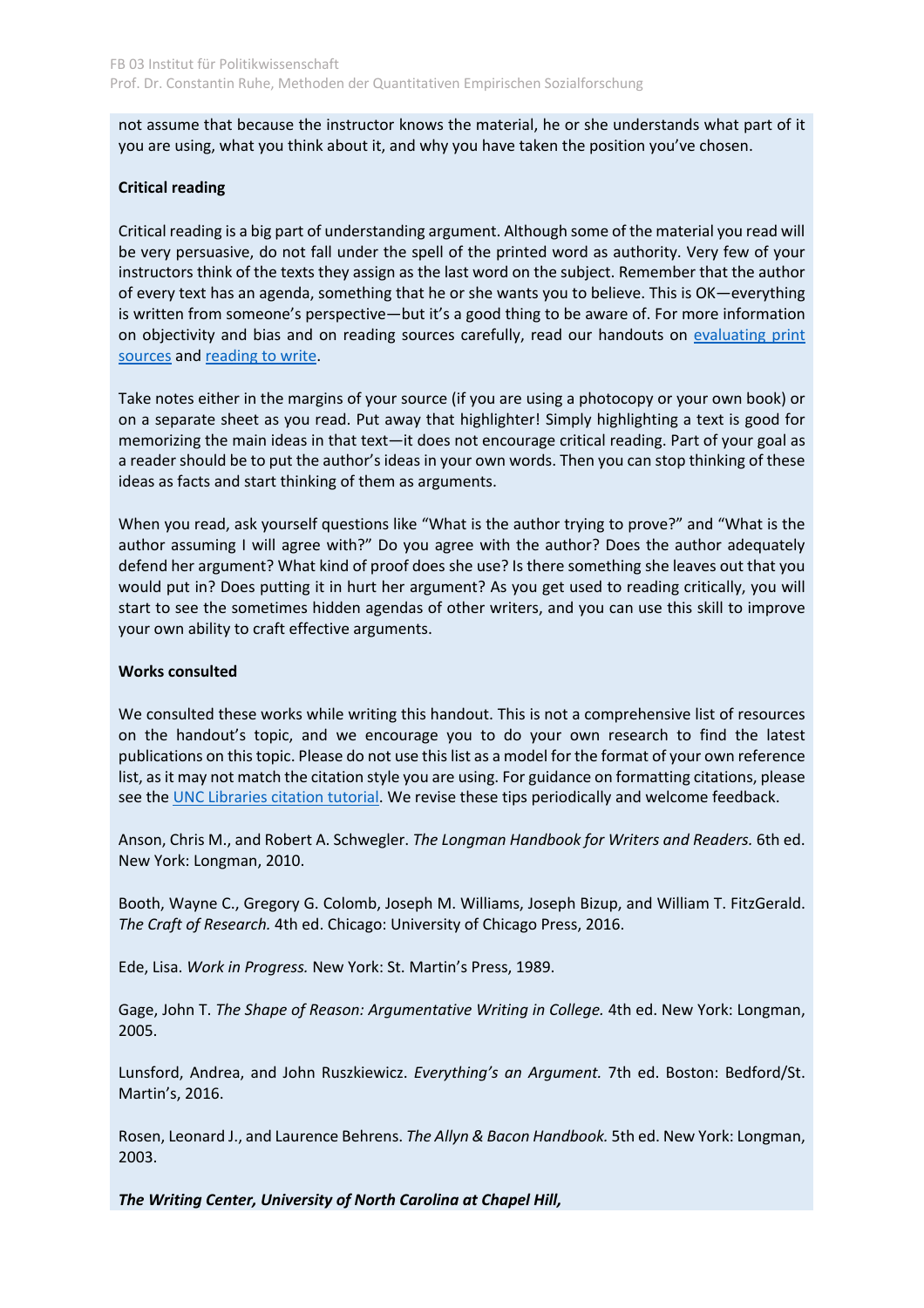*Creative Commons License CC-BY-NC-ND 4.0 https://writingcenter.unc.edu/tips-and-tools/argument/*

Da dieses Handout interdisziplinär ist, hier einige zusätzliche Anmerkungen:

- Argument ist hier nicht im Sinne von moralischer Rechtfertigung oder dem Vorbringen einzelner Gründe gemeint, sondern es geht darum im Verlauf der gesamten Arbeit eine eigene Position oder Idee zu vertreten und sie zu erläutern und zu belegen
- Making a claim: Der Theorieteil bietet Platz um basierend auf der Literatur ausführlich zu erläutern wie und warum man zu einer bestimmten These gelangt ist und diese zu empirisch untersuchbaren (falsifizierbaren) Hypothesen zuzuspitzen.
- Evidence: Im empirischen Teil wird versucht Belege anhand der Daten zu erbringen. Wissenschaftliches Arbeiten unterscheidet sich von der Argumentation im Alltag (family car Beispiel) dadurch, dass nicht beliebige Beispiele aus dem Freundeskreis oder aus den Nachrichten als Beleg herangezogen werden, sondern systematisch mit Hilfe einer bestimmten Methode vorgegangen wird.
- Counterargument: Nicht nur das Argument in Gänze, auch einzelne Teile können kritisiert werden (z.B. Anzweifeln empirischer Belege aufgrund von Schwächen im Forschungsdesign); bietet die Möglichkeit Grenzen der eigenen Arbeit, methodische Probleme u.ä. zu reflektieren und zu begründen warum dennoch an der gewählten Vorgehensweise festgehalten wurde.
- $\checkmark$  Tipps zur Literatur- und Datenrecherche
	- Stichwortsuche: Literatur kann systematisch recherchiert werden, indem man Bibliothekskataloge, Datenbanken und Zeitschriften nach geeigneten Stichwörtern durchsucht, zum Beispiel:
		- o Suchportal der Universitätsbibliothek Frankfurt für Bücher, Aufsätze, Artikel
		- o Bücher und Volltexte, die in der UB Frankfurt nicht vorhanden sind können im HeBis-Portal des Bibliotheksverbands Hessen recherchiert und per Fernleihe bestellt werden (kostenpflichtig, Fernleihekonto benötigt)
		- o Web of Science (interdisziplinäre Datenbank für nach Qualität und Einfluss ausgewählte wissenschaftliche Journale)
		- o Google Scholar, Suchmaschine von Google für wissenschaftliche Publikationen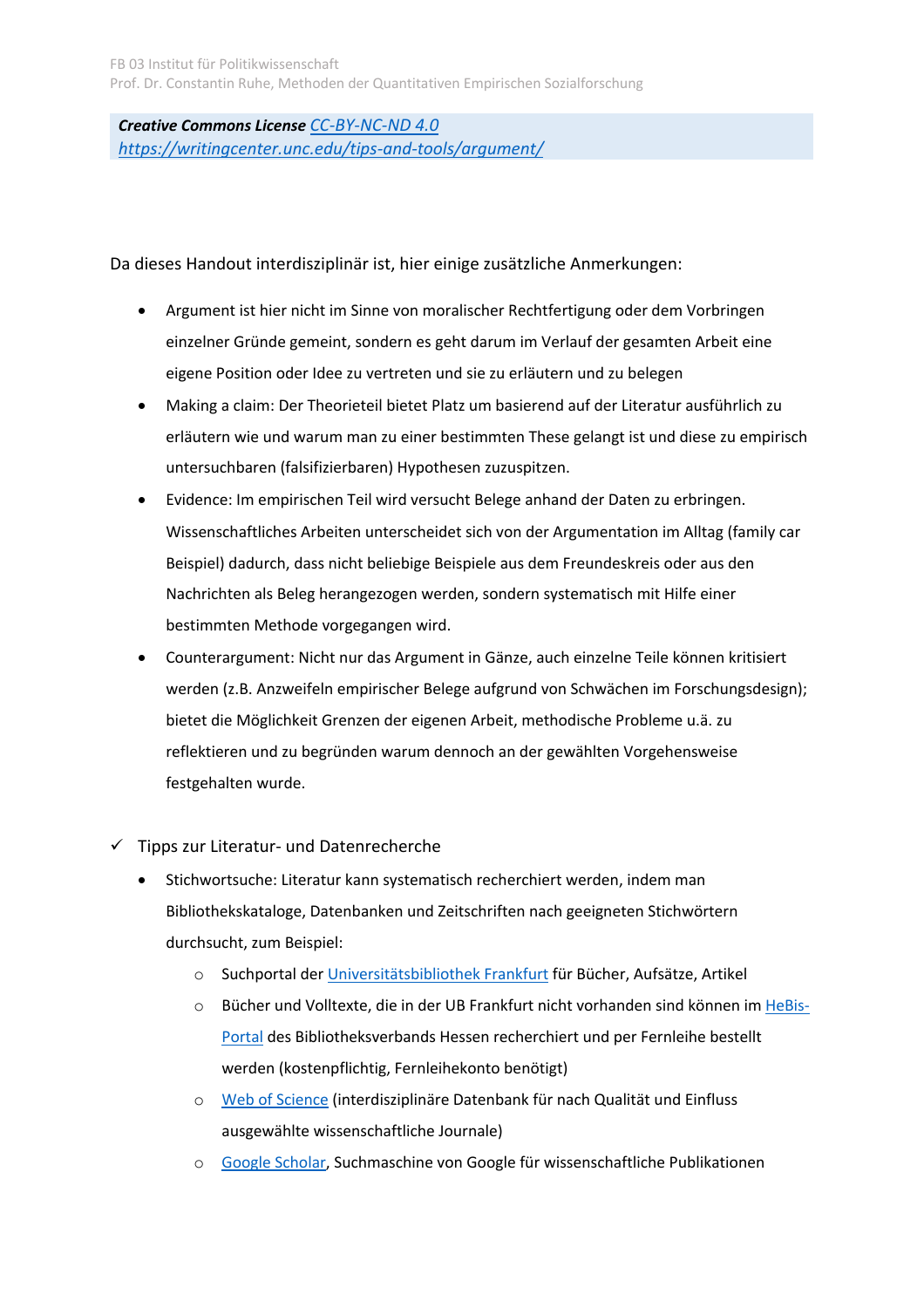- o DNB-Katalog, in der Deutschen Nationalbibliothek lassen sich alle auf Deutsch erschienenen Werke finden
- o ISFK-Studierende haben auch Zugriff auf die von der ULB Darmstadt bereitgestellten Volltexte
- o Nexis Uni für die Recherche von Zeitungsartikeln und Agenturmeldungen (Zugriff über die Unibibliothek)
- o Bibliothekskatalog der HSFK (Literatur der HSFK-Bibliothek ab 2013 sowie Bestände anderer Forschungsinstitute, die Teil der World Affairs Online Datenbank sind)
- Schneeballmethode: Die Seminarliteratur bietet einen Ausgangspunkt zur Schneeballrecherche – ausgehend vom Literaturverzeichnis thematisch passender Publikationen lassen sich weitere Veröffentlichungen finden, deren Literaturverweise dann ebenfalls wieder zur Recherche verwendet werden können. Eine Recherche nach der Schneeballmethode ist außerdem gut über das Web of Science (interdisziplinäre Datenbank mit nach Qualität und Einfluss ausgewählten Publikationen) möglich, da für die Treffer einer Stichwortsuche von einem Treffer zitierte und diesen Treffer zitierende Publikationen angezeigt werden können. Manche Suchportale geben basierend auf einem ausgewählten Treffer auch Empfehlungen für weitere Publikationen (z.B. DNB-Katalog o. ScienceDirect vom Elsevier Verlag).
- Es empfiehlt sich von Anfang an eine Literaturverwaltungssoftware zu verwenden, so behalten Sie besser den Überblick über Ihre Rechercheergebnisse und erleichtern sich später die Arbeit bei der Erstellung des Literaturverzeichnisses. Weitere Hinweise hierzu finden Sie auf den Seiten der UB Frankfurt.
- Verschiedene Institute und Organisationen stellen Daten für die wissenschaftliche Forschung zur freien Verfügung, u.a.:
	- o Zu Entwicklung, Demographie, Wirtschaft weltweit: Weltbank, UN, OECD
	- o Zu Krieg, Konflikten: UCDP, Correlates of War, INSCR
	- o Zu Demokratie: INSCR, V-Dem, Freedom House
	- o Metadatensatz zu länderbasierten Statistiken: Quality of Government
	- o Sozialwissenschaftliche Umfragedaten für Deutschland und Europa: GESIS
- Für Hausarbeiten können Sie auch Replikationsdatensätze veröffentlichter Artikel verwenden, eine Sammlung von Repliktationsdatensätzen zahlreicher Zeitschriften findet sich z.B. im Harvard Dataverse.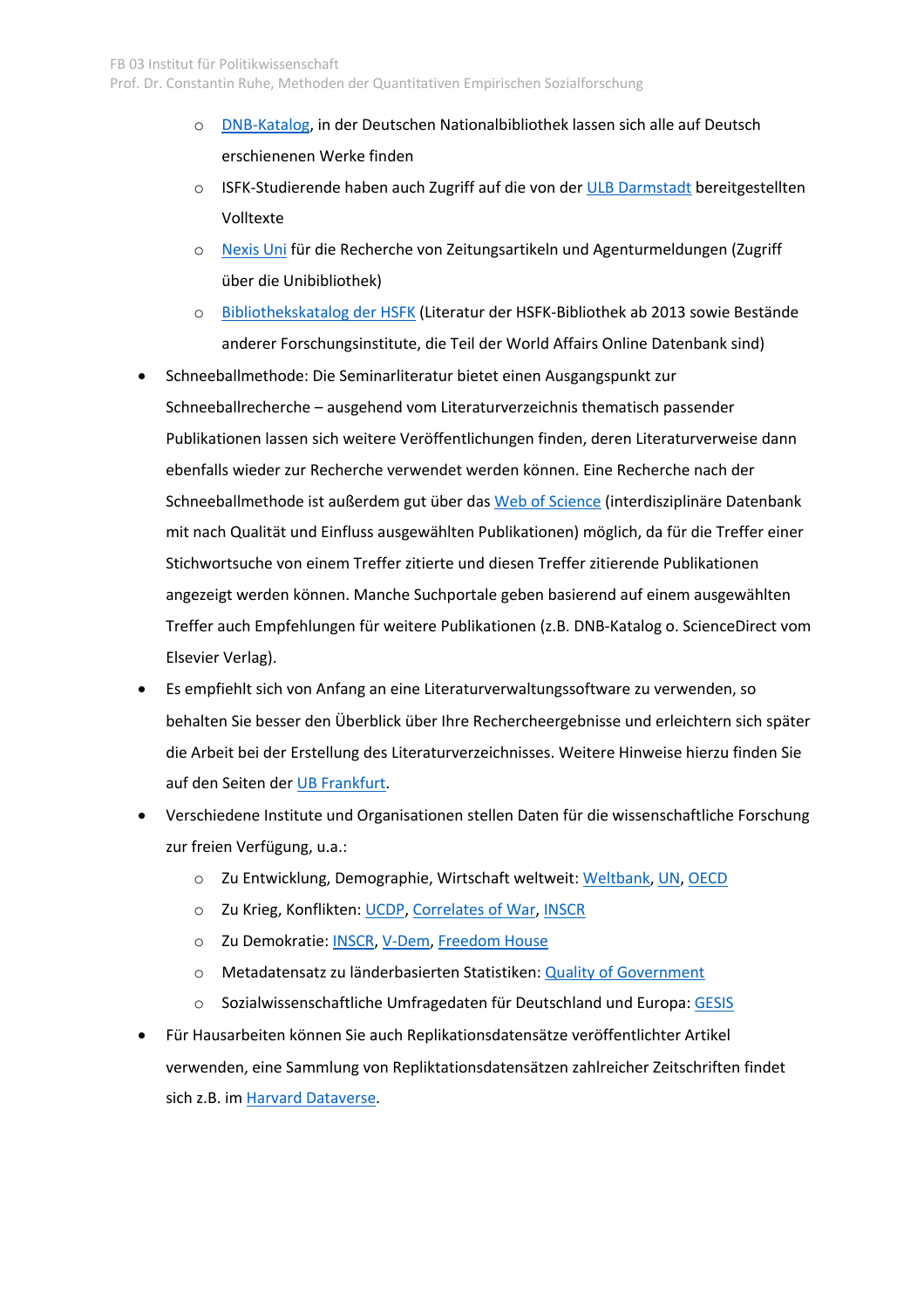# $\checkmark$  Beispiele für die Formatierung von Grafiken und Tabellen

|                    | Model 1          | Model 2           |
|--------------------|------------------|-------------------|
|                    | (public channel) | (private channel) |
| Political interest |                  |                   |
| very strong        | ref. categ.      | ref. categ.       |
|                    |                  |                   |
| strong             | 0.302            | 0.289             |
|                    | (0.200)          | (0.150)           |
|                    |                  |                   |
| intermediate       | $-0.164$         | $0.661***$        |
|                    | (0.188)          | (0.145)           |
|                    |                  |                   |
| very little        | $-0.995***$      | $0.532**$         |
|                    | (0.213)          | (0.175)           |
|                    |                  |                   |
| not at all         | $-1.292***$      | $0.707**$         |
|                    | (0.297)          | (0.257)           |
|                    |                  |                   |
| <b>Sex</b>         | 0.0829           | $-0.149$          |
|                    | (0.108)          | (0.0854)          |
| Age                | $0.0534***$      | $-0.00660**$      |
|                    | (0.00339)        | (0.00235)         |
|                    |                  |                   |
| Monthly net income | $-0.0000282$     | $-0.00000722$     |
|                    | (0.0000438)      | (0.0000347)       |
|                    |                  |                   |
| Abitur             | $0.276*$         | $-1.051***$       |
|                    | (0.115)          | (0.0952)          |
| Constant           | $-1.168***$      | 0.211             |
|                    | (0.284)          | (0.231)           |
| Observations       | 2800             | 2800              |
| Pseudo $R^2$       | 0.149            | 0.053             |

## **Table 1: Political Interest and TV News Consumption in Germany**

Standard errors in parentheses

\* *p* < 0.05, \*\* *p* < 0.01, \*\*\* *p* < 0.001

Data source: ALLBUS 2018

• Diese Tabelle wurde in STATA mit Hilfe des esttab commands aus dem estout-Package erstellt. Nach der Installation, erleichtert dieses Package die Formatierung von Regressionstabellen und deren Export, z.B. zur Verwendung in Word oder LaTeX. In R kann man für die Erstellung von Tabellen das stargazer-Package installieren.